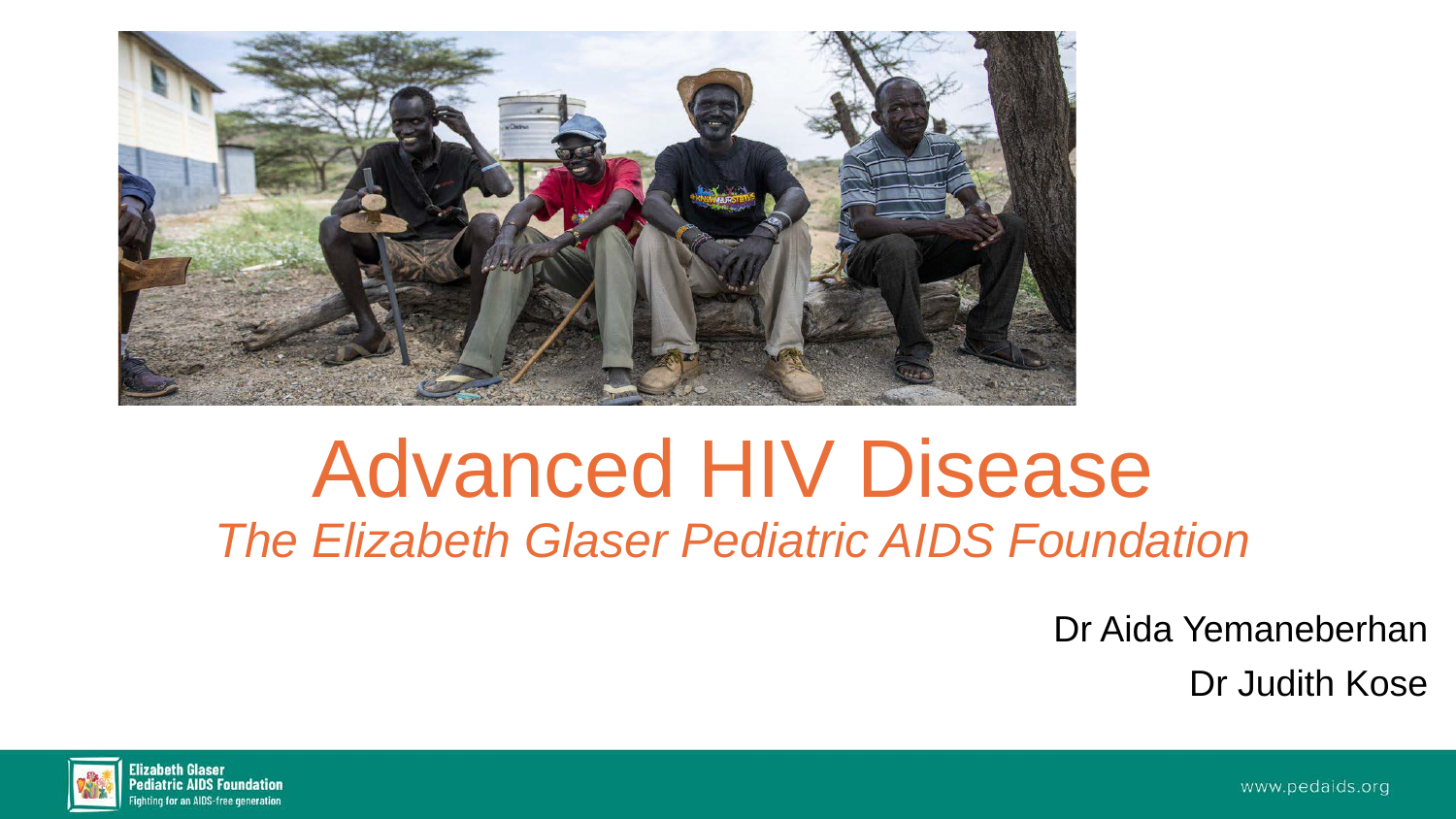

- EGPAF overview
- AHD Landscape analysis results
- AHD Implementation in Select countries data
- Key achievements / successes
- Challenges and proposed solutions
- Recommendations / next steps

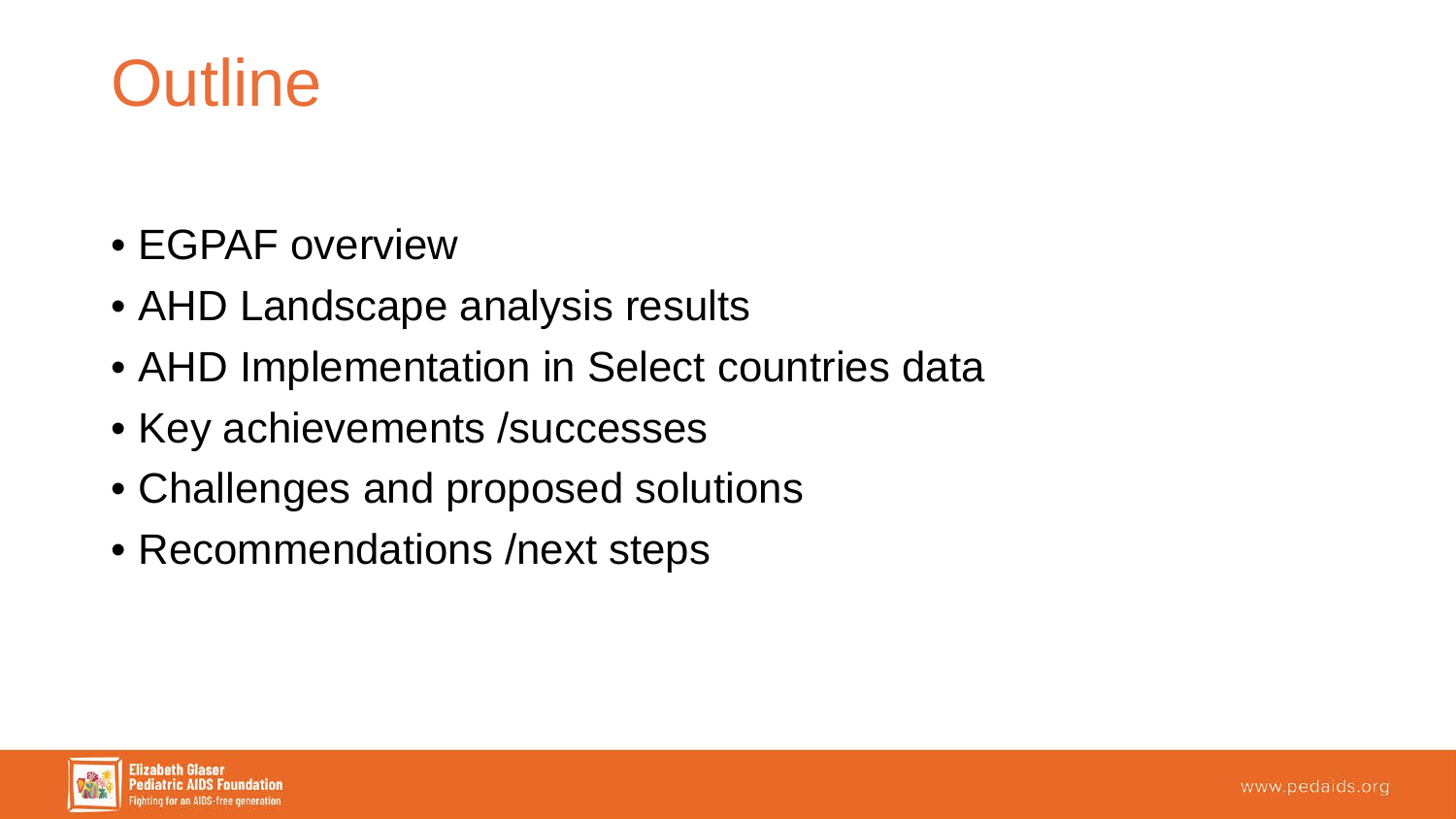## How EGPAF Drives its Mission Forward





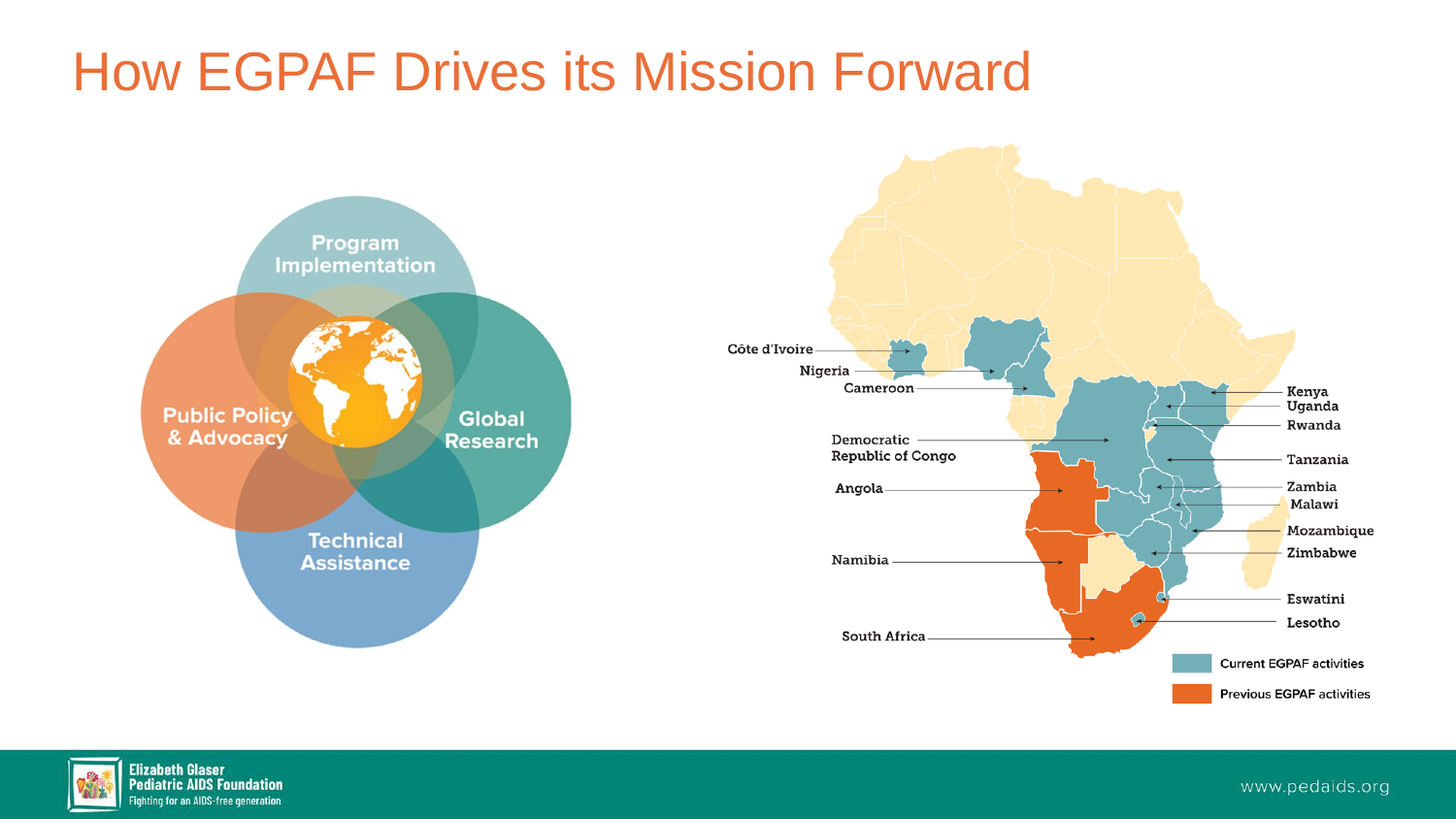# LANDSCAPE ANALYSIS: ADVANCED HIV DISEASE MANAGEMENT (AHDM) IN EGPAF PRESENCE COUNTRIES

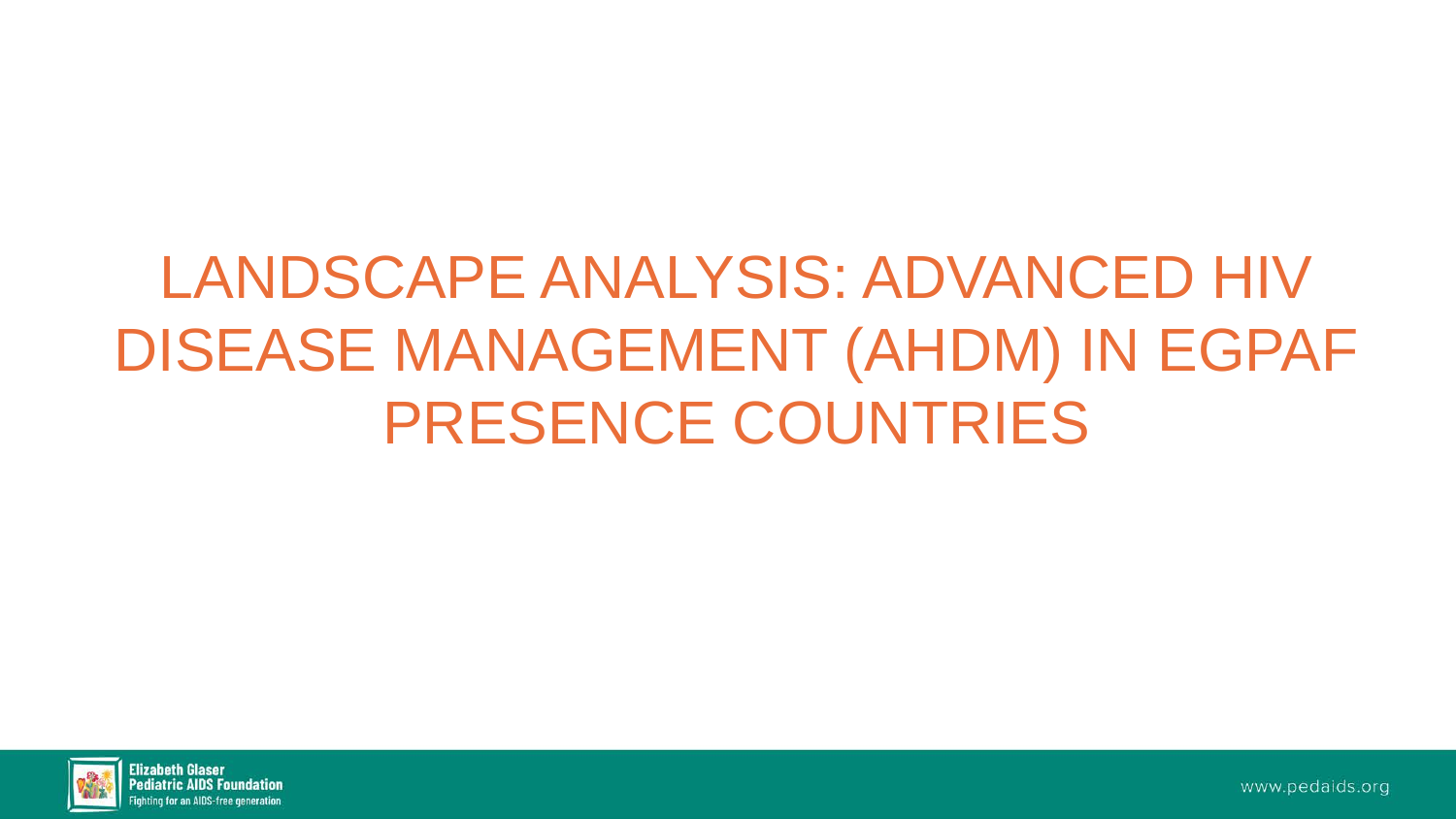### Landscape Analysis: Purpose and Methods

#### • **Objectives:**

- Learn/understand AHDM program and services across all EGPAF supported countries
- Identify gaps in the program implementation or service delivery
- Share findings across countries for possible experience sharing

### • **Methodology**

- Self-administered questionnaire
- **Focus area:** intervention, community, regional, and national
- **Availability of:** drugs, lab supplies and reporting tools

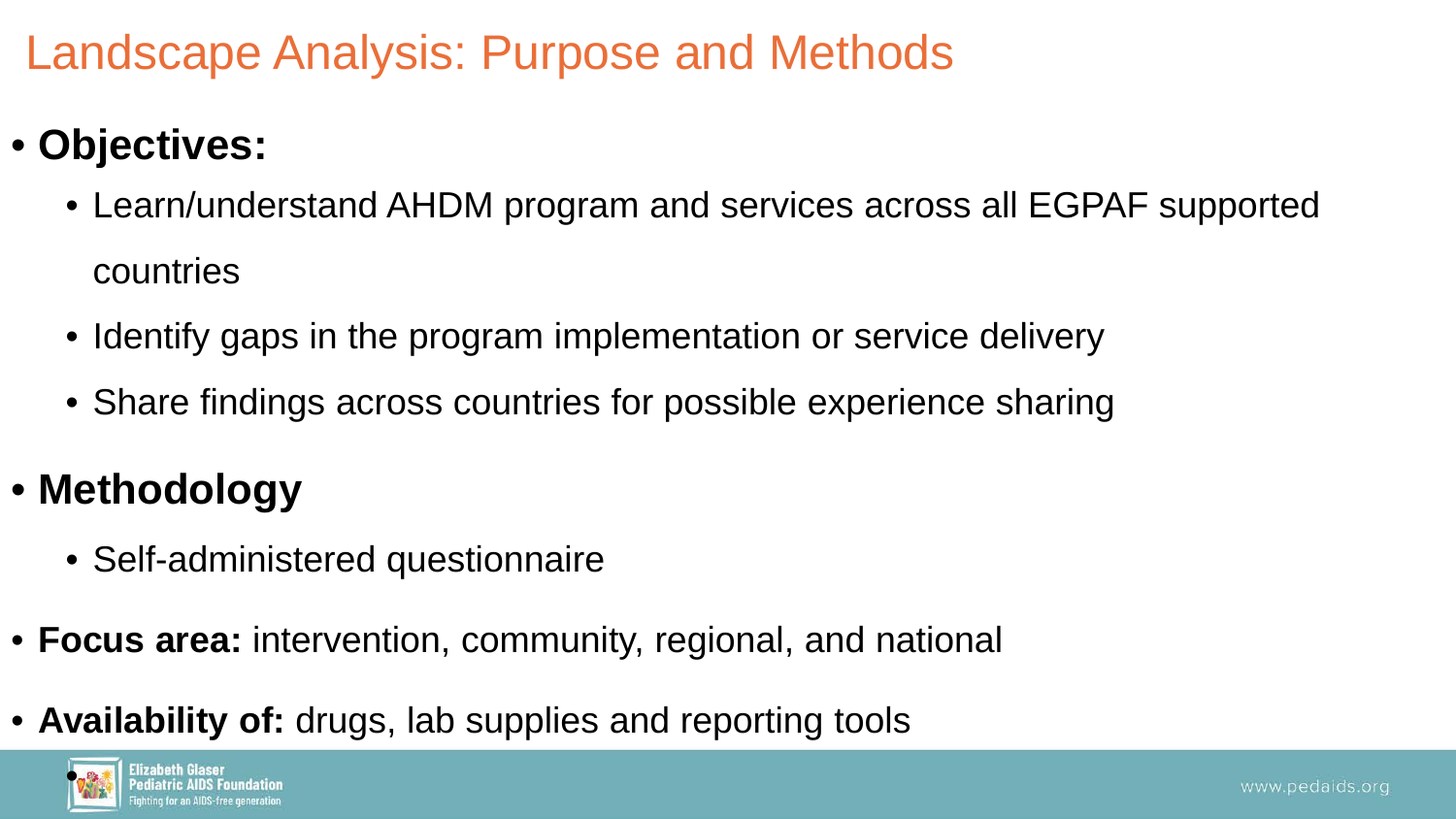## Results: Program Level

| <b>Countries</b> | <b>Rapid</b><br><b>initiation</b><br><b>ART</b> | <b>Support</b><br>for<br>drugs<br>and lab | <b>Adapted</b><br><b>Adheren</b><br>ce<br><b>support</b> | <b>Reflex</b><br>testing | POC CD4<br>testing |
|------------------|-------------------------------------------------|-------------------------------------------|----------------------------------------------------------|--------------------------|--------------------|
| Cameroon         |                                                 |                                           |                                                          |                          |                    |
| <b>CDI</b>       |                                                 |                                           |                                                          |                          |                    |
| Eswatini         |                                                 |                                           |                                                          |                          |                    |
| Kenya            |                                                 |                                           |                                                          |                          |                    |
| Lesotho          |                                                 |                                           |                                                          |                          |                    |
| Mozambique       |                                                 |                                           |                                                          |                          |                    |
| Tanzania         |                                                 |                                           |                                                          |                          |                    |
| Uganda           |                                                 |                                           |                                                          |                          |                    |
| <b>Malawi</b>    |                                                 |                                           |                                                          |                          |                    |

|               | <b>Available</b><br><b>TB LAM</b> | <b>Availabl</b><br>e CrAg | <b>Routine</b><br>LP for<br><b>CrAg</b> | <b>Data</b><br><b>Reporting</b> | <b>Research</b><br>on AHDM |
|---------------|-----------------------------------|---------------------------|-----------------------------------------|---------------------------------|----------------------------|
| Cameroon      |                                   |                           |                                         |                                 |                            |
| <b>CDI</b>    |                                   |                           |                                         |                                 |                            |
| Eswatini      |                                   |                           |                                         |                                 |                            |
| Kenya         |                                   |                           |                                         |                                 |                            |
| Lesotho       |                                   |                           |                                         |                                 |                            |
| Mozambique    |                                   |                           |                                         |                                 |                            |
| Tanzania      |                                   |                           |                                         |                                 |                            |
| Uganda        |                                   |                           |                                         |                                 |                            |
| <b>Malawi</b> |                                   |                           |                                         |                                 |                            |

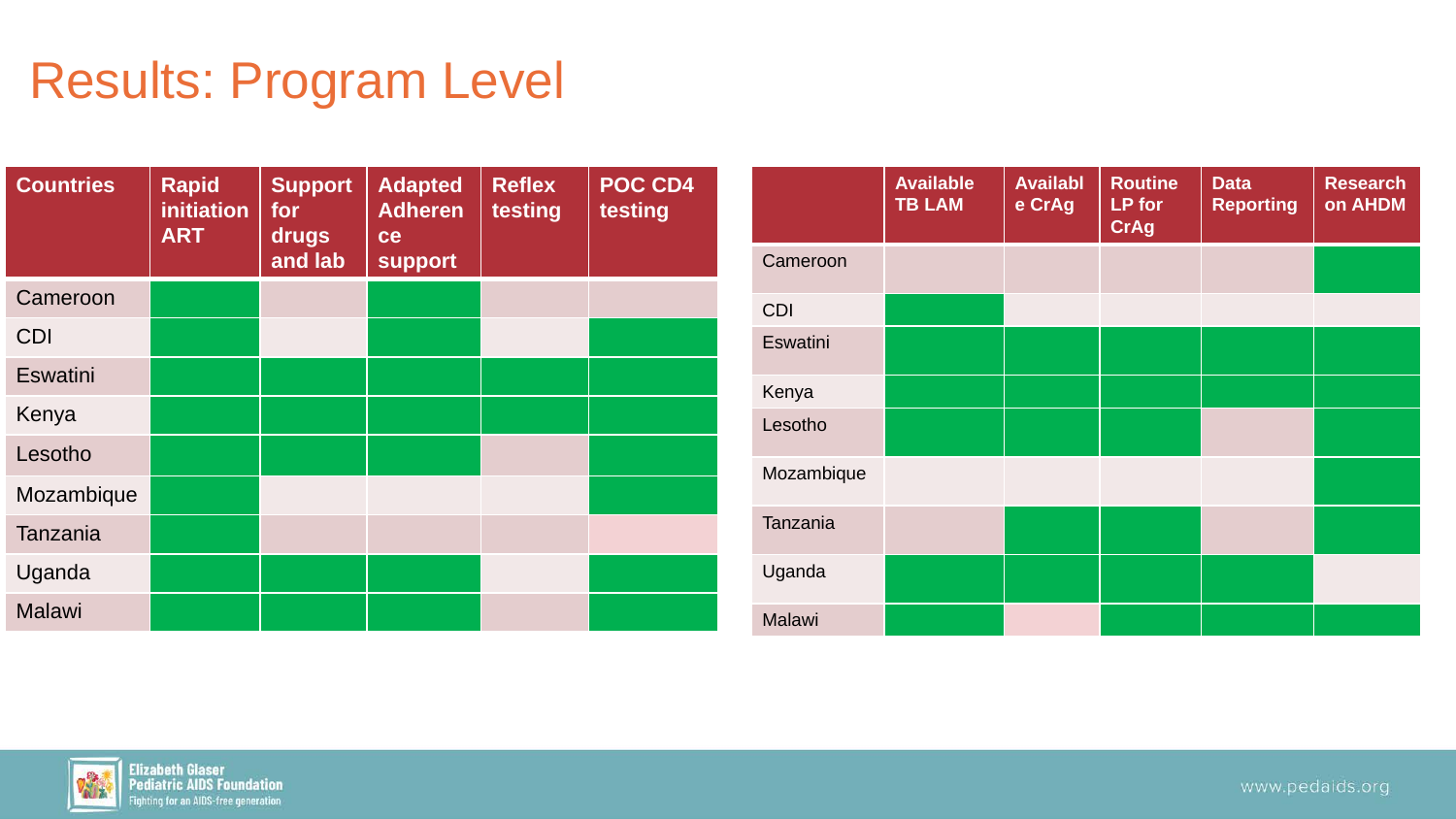### Results: National Level

| <b>Countries</b> | <b>Policy</b><br>Guidance on<br><b>AHD</b> | <b>Focal Group</b><br>at national or<br>regional level | Training<br><b>Curriculum</b> | <b>Resource</b><br>allocation for<br><b>AHD ( PEPFAR</b><br>or GF) | <b>AHD included</b><br>in the guideline |
|------------------|--------------------------------------------|--------------------------------------------------------|-------------------------------|--------------------------------------------------------------------|-----------------------------------------|
| Cameroon         |                                            |                                                        |                               |                                                                    |                                         |
| CDI              |                                            |                                                        |                               |                                                                    |                                         |
| <b>Eswatini</b>  |                                            |                                                        |                               |                                                                    |                                         |
| Kenya            |                                            |                                                        |                               |                                                                    |                                         |
| Lesotho          |                                            |                                                        |                               |                                                                    |                                         |
| Malawi           |                                            |                                                        |                               |                                                                    |                                         |
| Mozambique       |                                            |                                                        |                               |                                                                    |                                         |
| <b>Tanzania</b>  |                                            |                                                        |                               |                                                                    |                                         |
| Uganda           |                                            |                                                        |                               |                                                                    |                                         |

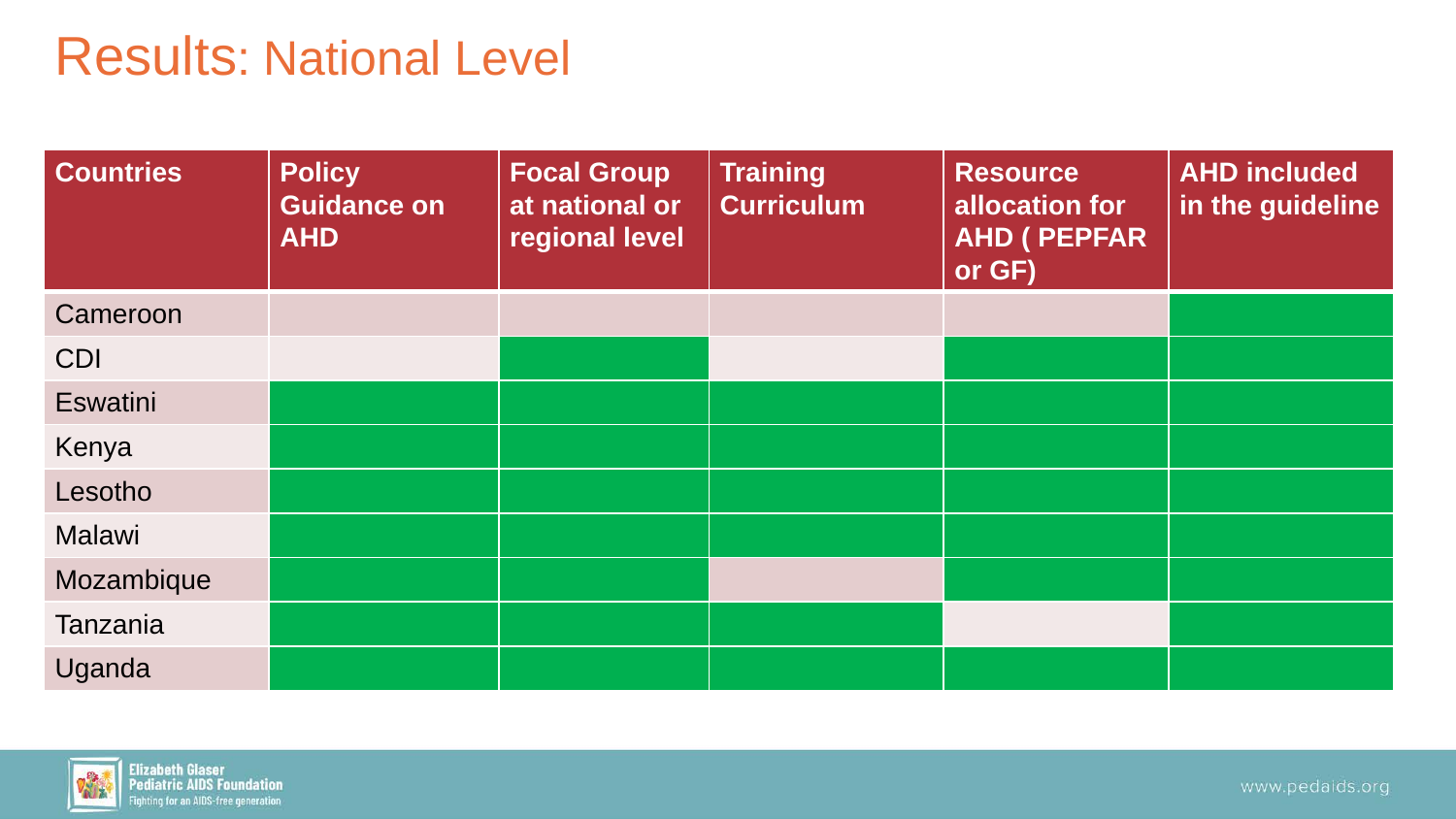## Lessons Learned

- Malawi, Lesotho , Kenya, Eswatini have comprehensive AHDM program
- Tanzania has some components available but still lacking the drugs and commodities
- Mozambique, CDI, Cameroon have limited AHDM program except for TB.
- Except for Cameroon, CDI and Mozambique all countries indicated to report on most of the Key AHDM indicators

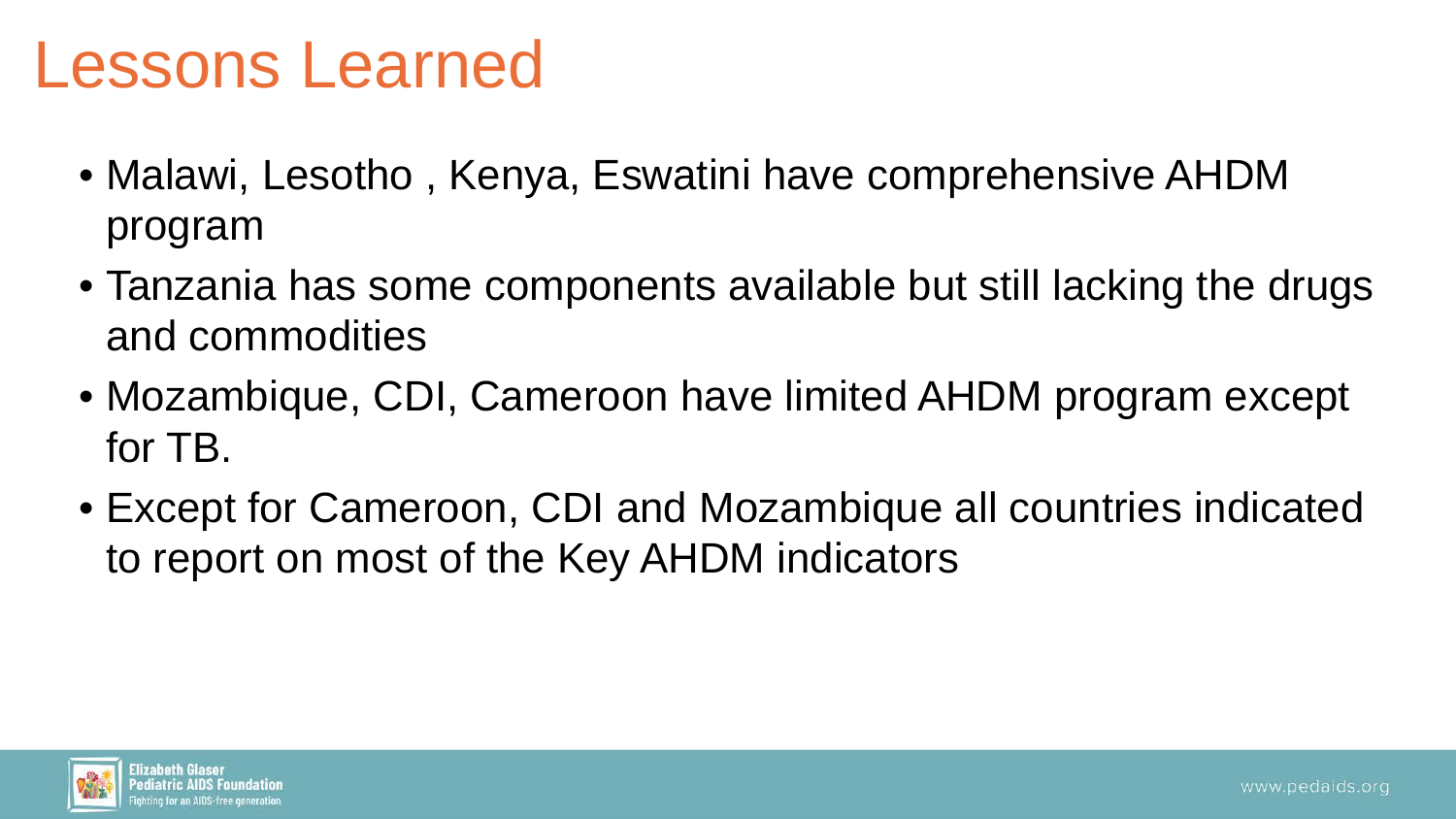## Advanced HIV Disease management: Kenya

#### **Milestones;**

- $\Box$  Harmonization of curriculum in 2019
- **□ Training of 48 HCW's in 2019**
- **□ Reporting, data use and inclusion in routine** mentorship from Jan 2020
- □ Commodity prioritization and allocation
- Virtual training on AHDM of 120 HCW's in Nov 2020

#### **Data Results**

- Baseline CD4 Uptake: **63%**
- AHD case identification from CD4: **9%** (542)
- TB Case identification: **32%** (165 cases )
- Cryptococcal meningitis identification: **16%** (68)
- Kaposi's sarcoma: 22, Toxoplasmosis:1, Pneumocystis carina and the set of the state of the set of the state of the set of the state of the set of the state of the set of the state of the set of the state of the set of the pneumonia: 2
- *Utilization of AHDM dashboard developed by HQ in April 2020*

### *TIMIZA 90 CDC/PEPFAR*



#### **AHD Case Identification**

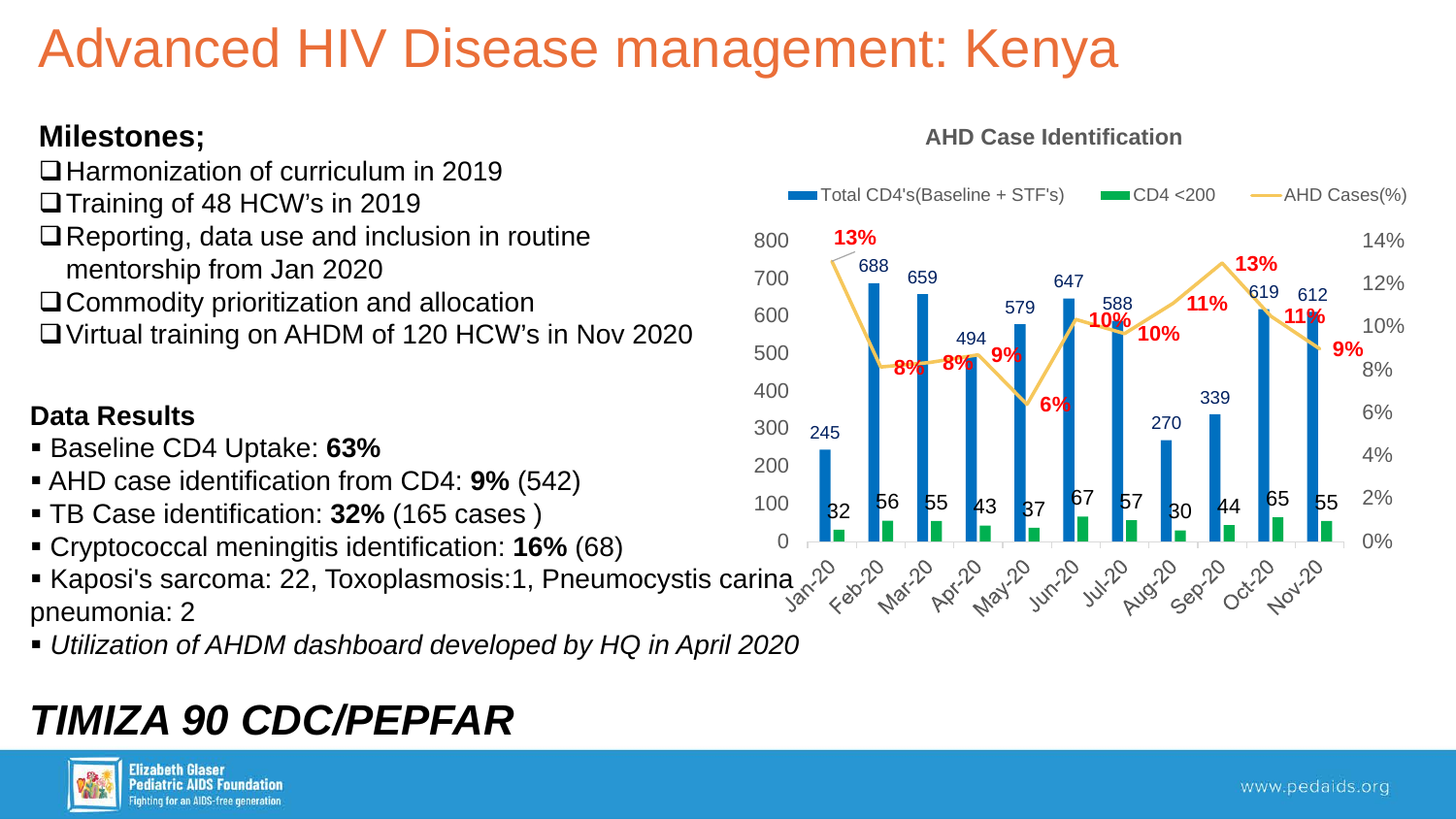### CD4 Test Uptake for New on ART + Suspected Treatment Failure in Children and Adults, Homabay Kenya 2020



**Children less likely to have baseline CD4**

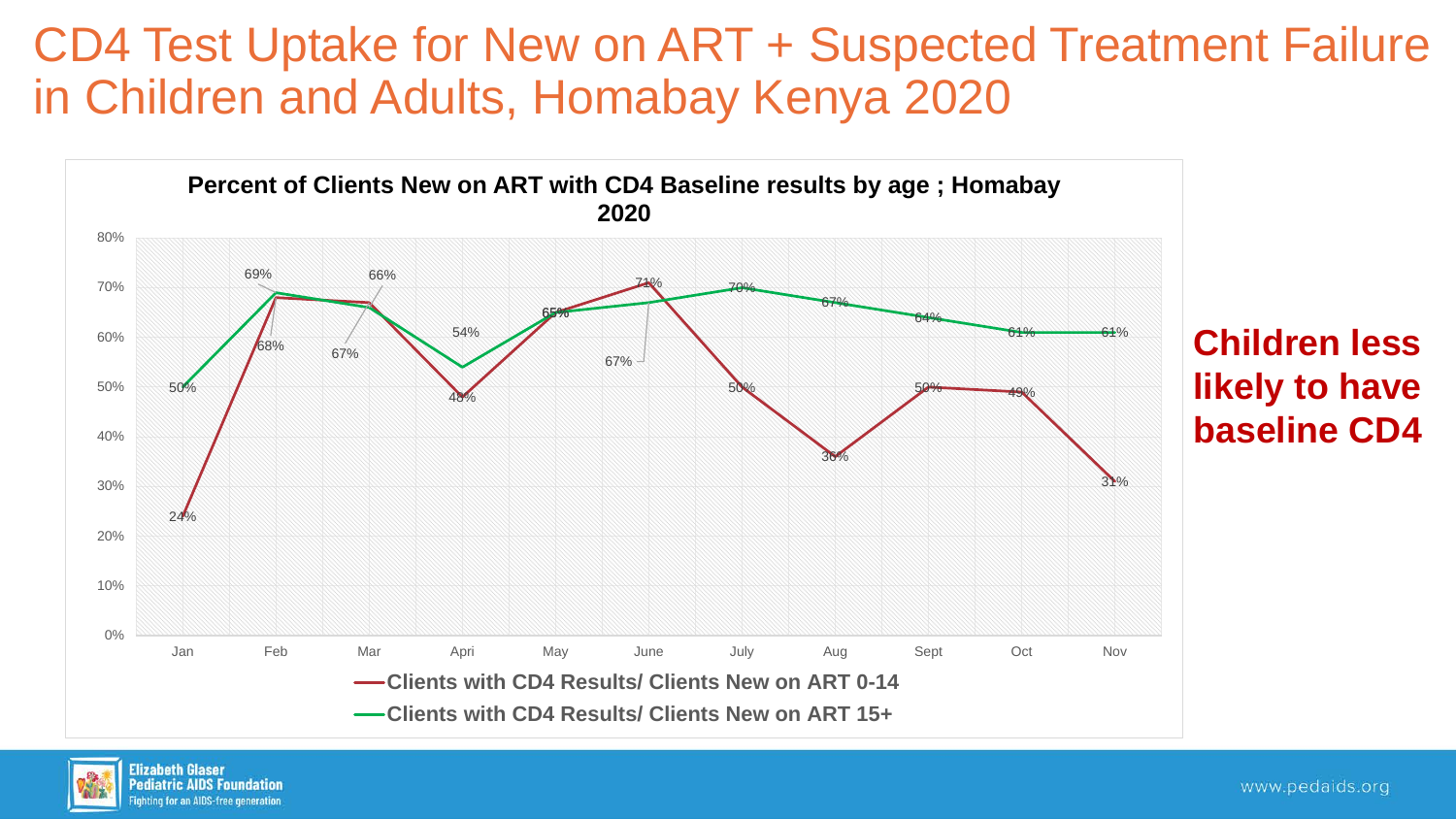### Clients with CD4 Count Less than 200, AHD Case Identification for children (0-14 yrs), Homabay, Kenya 2020



- 
- % of Clients with CD4 count below 200

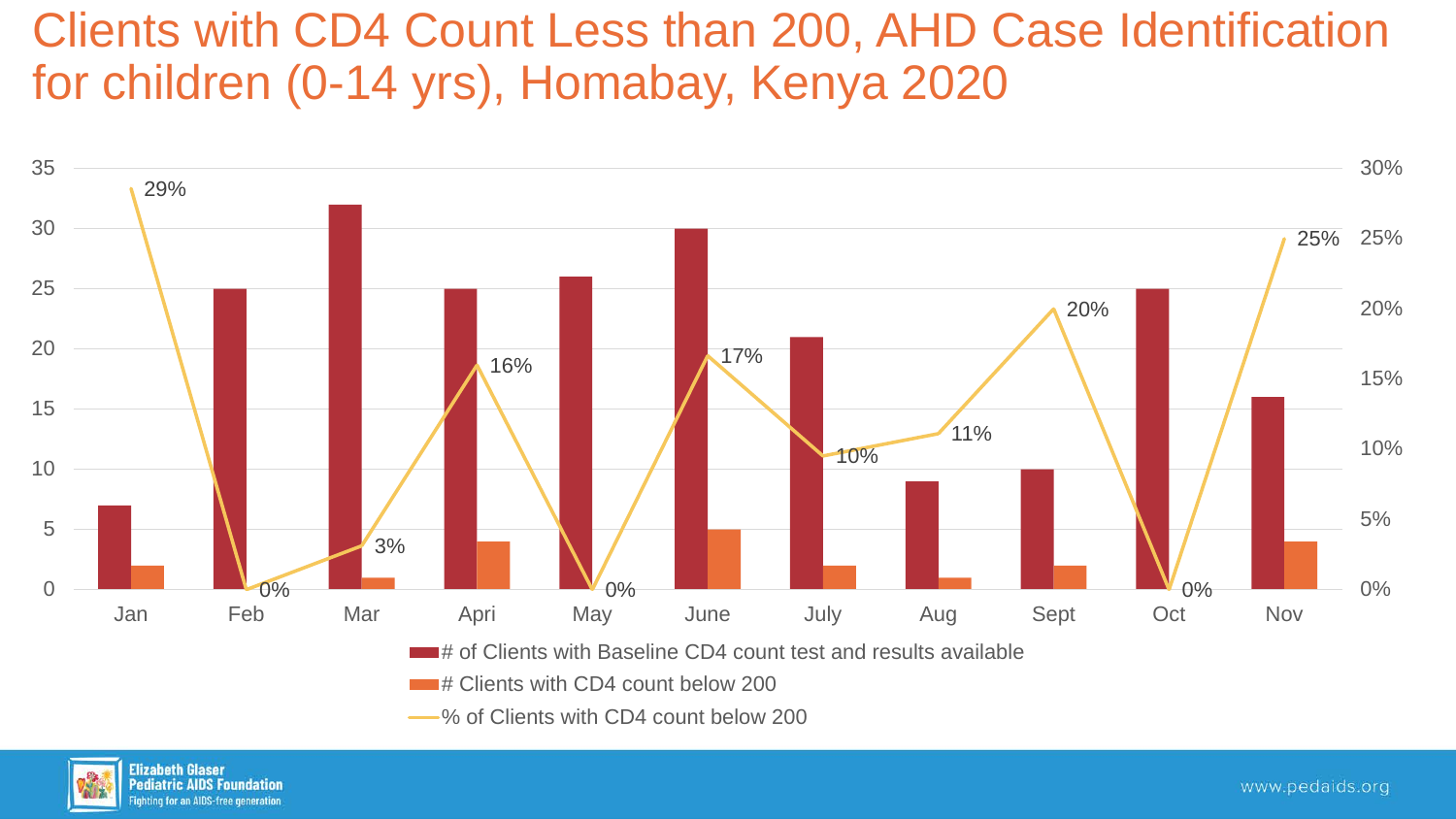## Co-morbidity Screening among Children aged 0-14, Homabay, Kenya 2020

#### **Tuberculosis**

- Number of clients whose CD4 count is below 200 who are screened for TB: **23**
- Number of clients who are screened for TB who test positive for TB: 5
- Number of those who tested positive for TB and are treated: 4

#### **Cryptococcal Meningitis**

- Number of clients CD4 < 200 who received a Crag Test for cryptococcal meningitis: 16
- Client with Crag Test positive: 2
- Number of clients treated for cryptococcal meningitis: 2

#### **Kaposi-Sarcoma**

- Number of clients diagnosed with KS: 4
- Number of clients on treatment for KS: 4

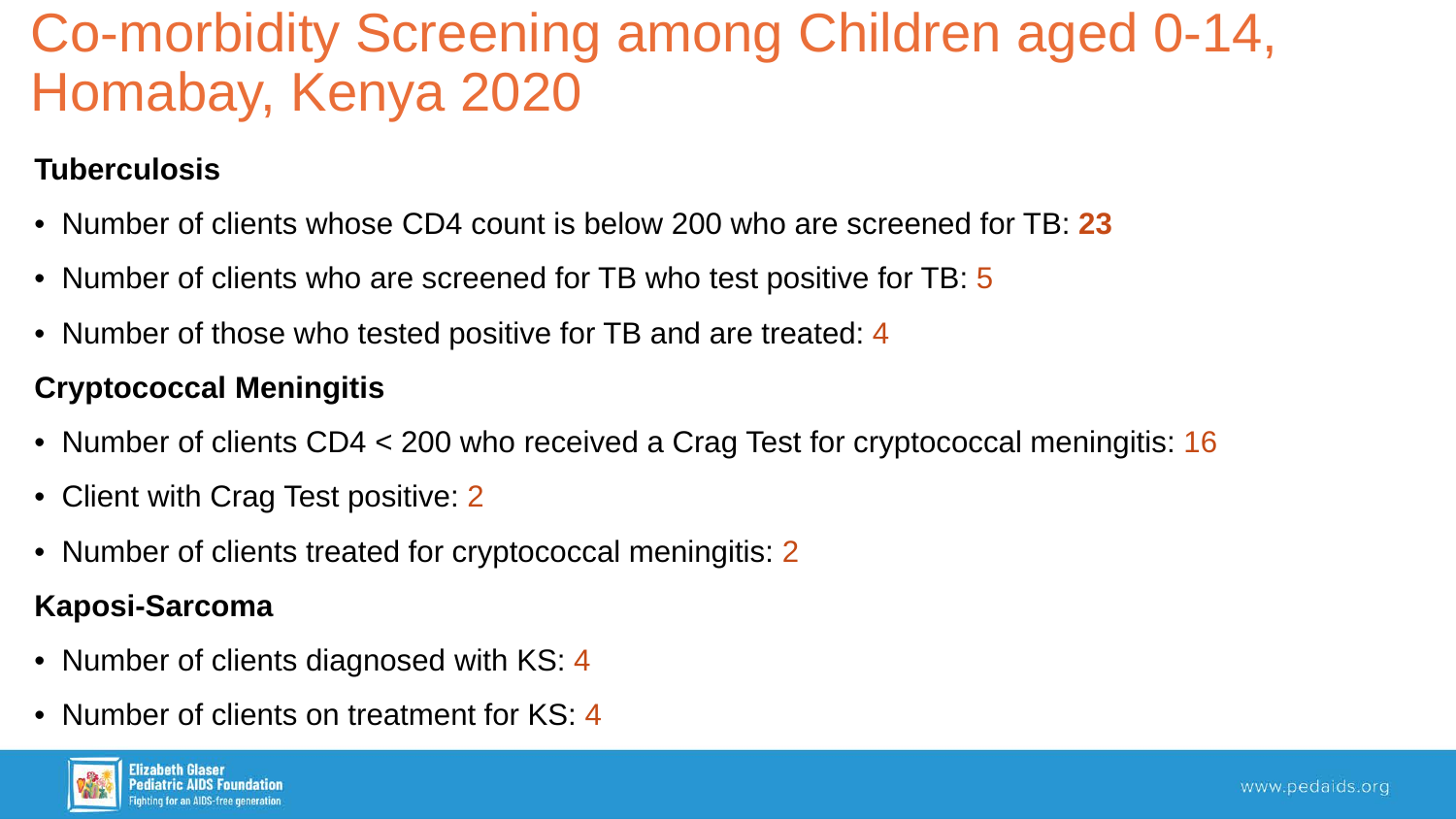## Challenges in Advanced HIV Diseases Services among Children

- Suboptimal CD4 Uptake particularly in children, for those new on ART, and those with suspected treatment failure
- Very low AHD case identification among children with CD4 count less than 200
- Limited laboratory investigations

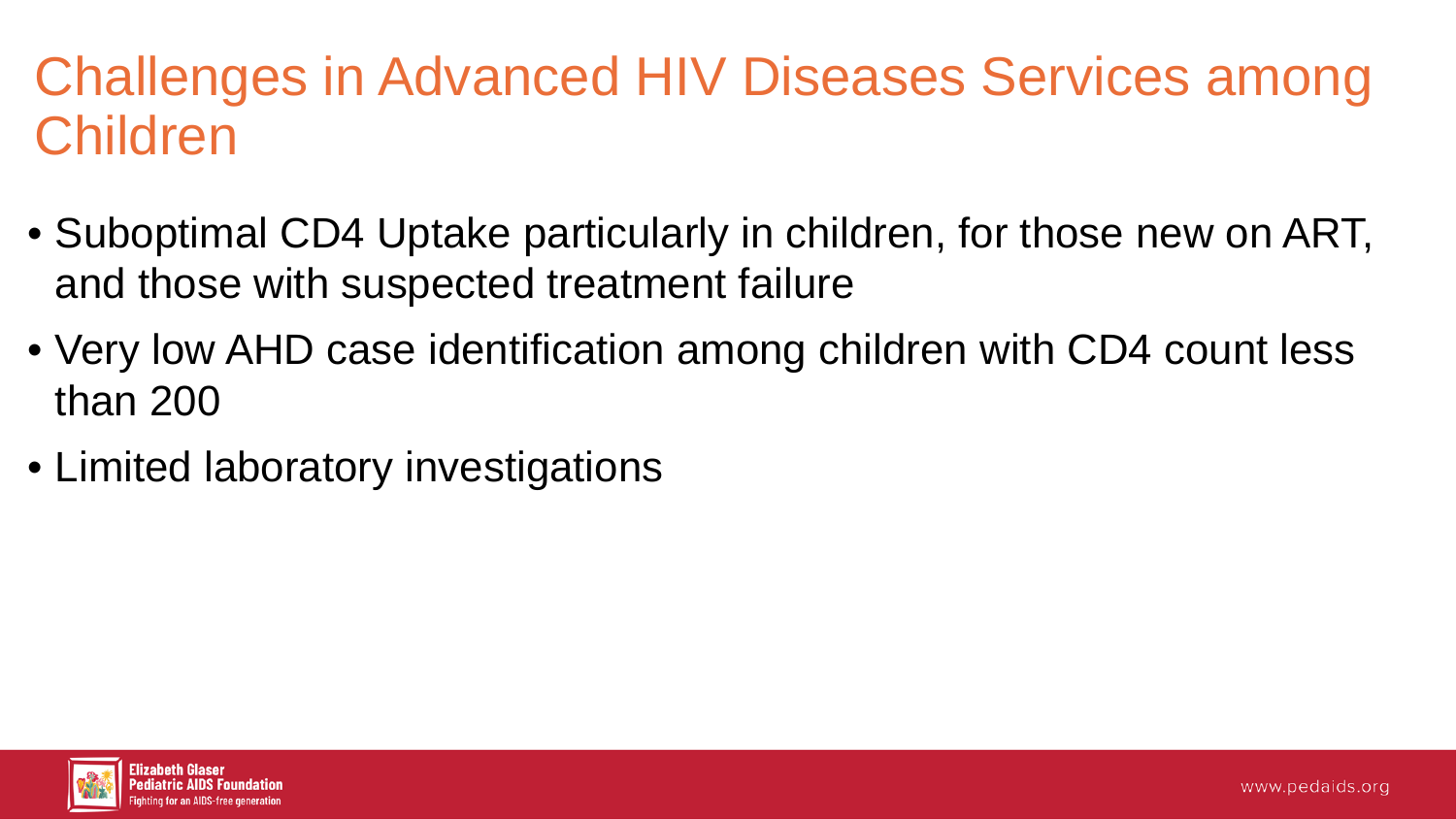## AHDM: Malawi and Zimbabwe

- Expanded AHD services in Malawi through PEPFAR, Bill & Malinda Gates and CDC Foundation; Zimbabwe /CDC Foundation
	- Development of training manuals, M&E tools, and SOPs
	- Training of services providers on AHD service provision
	- Support MOH in national scale-up of AHD services, in close collaboration with other implementing partners (IPs)
	- Development of AHD-focused QI tools and systems, in close collaboration with MOH and other IPs

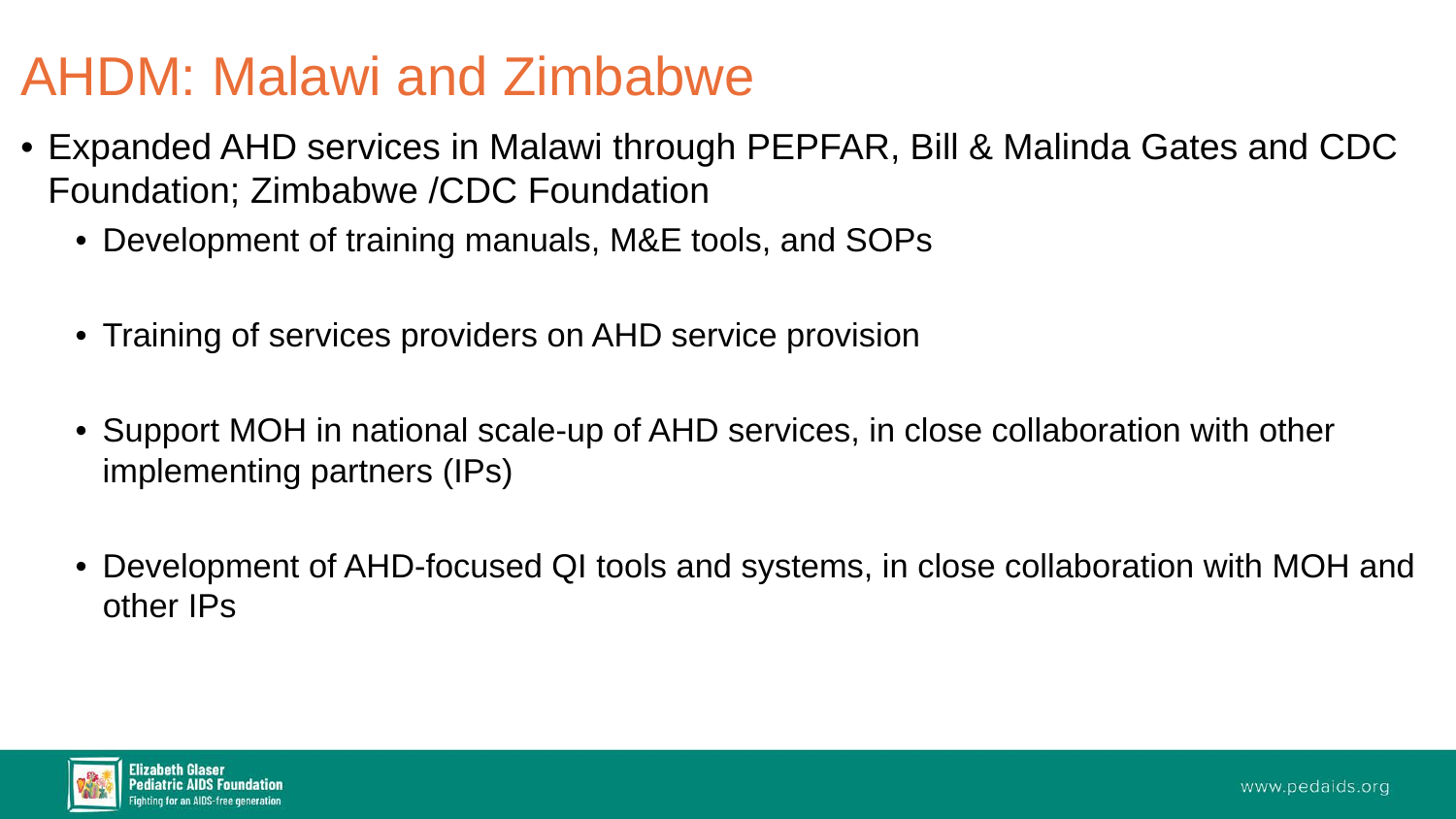#### Strengthen Implementation of Services with Fidelity for AHD in Selected Facilities in Malawi in 22 Sites



ighting for an AIDS-free generation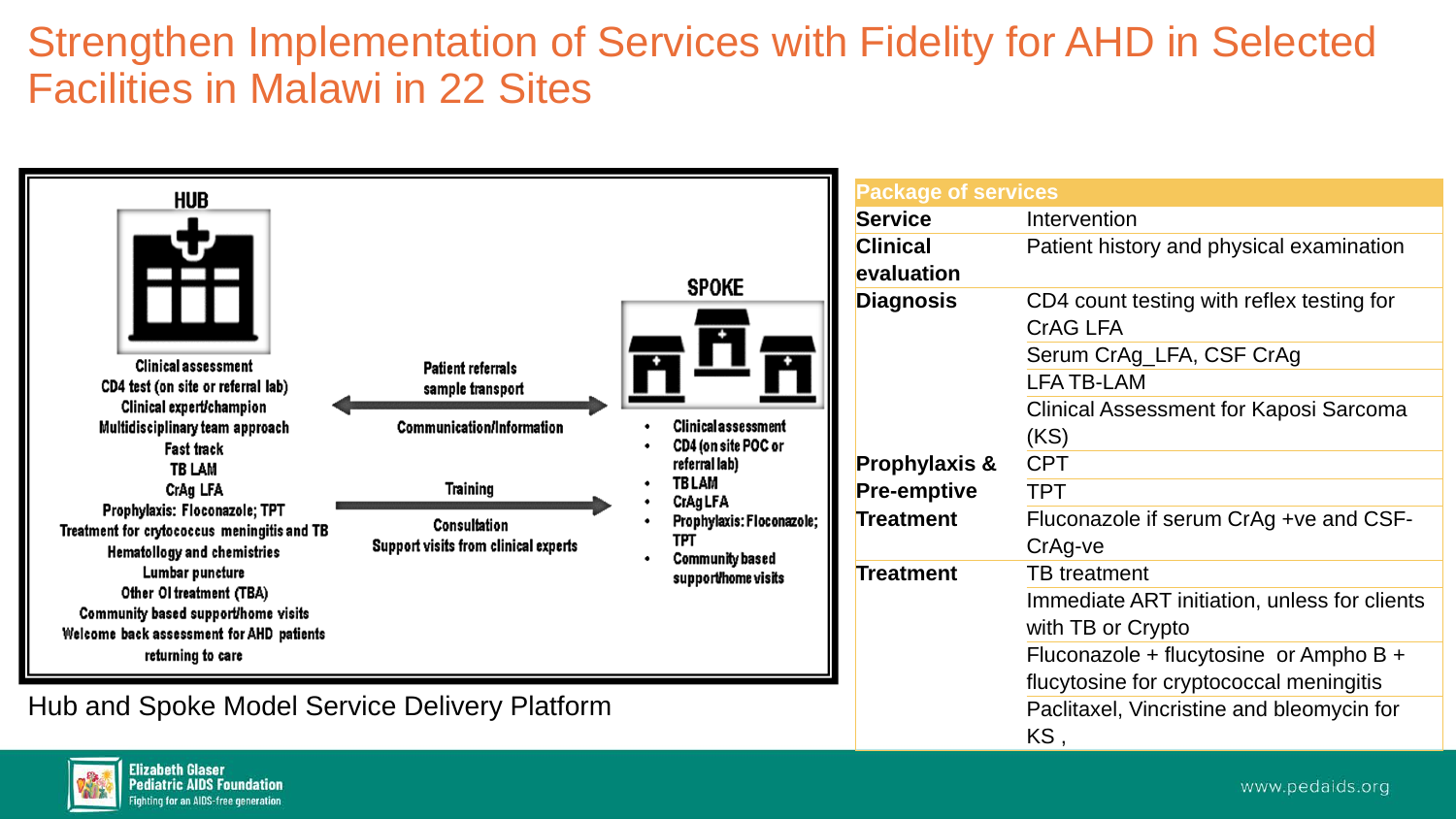

**Elizabeth Glaser**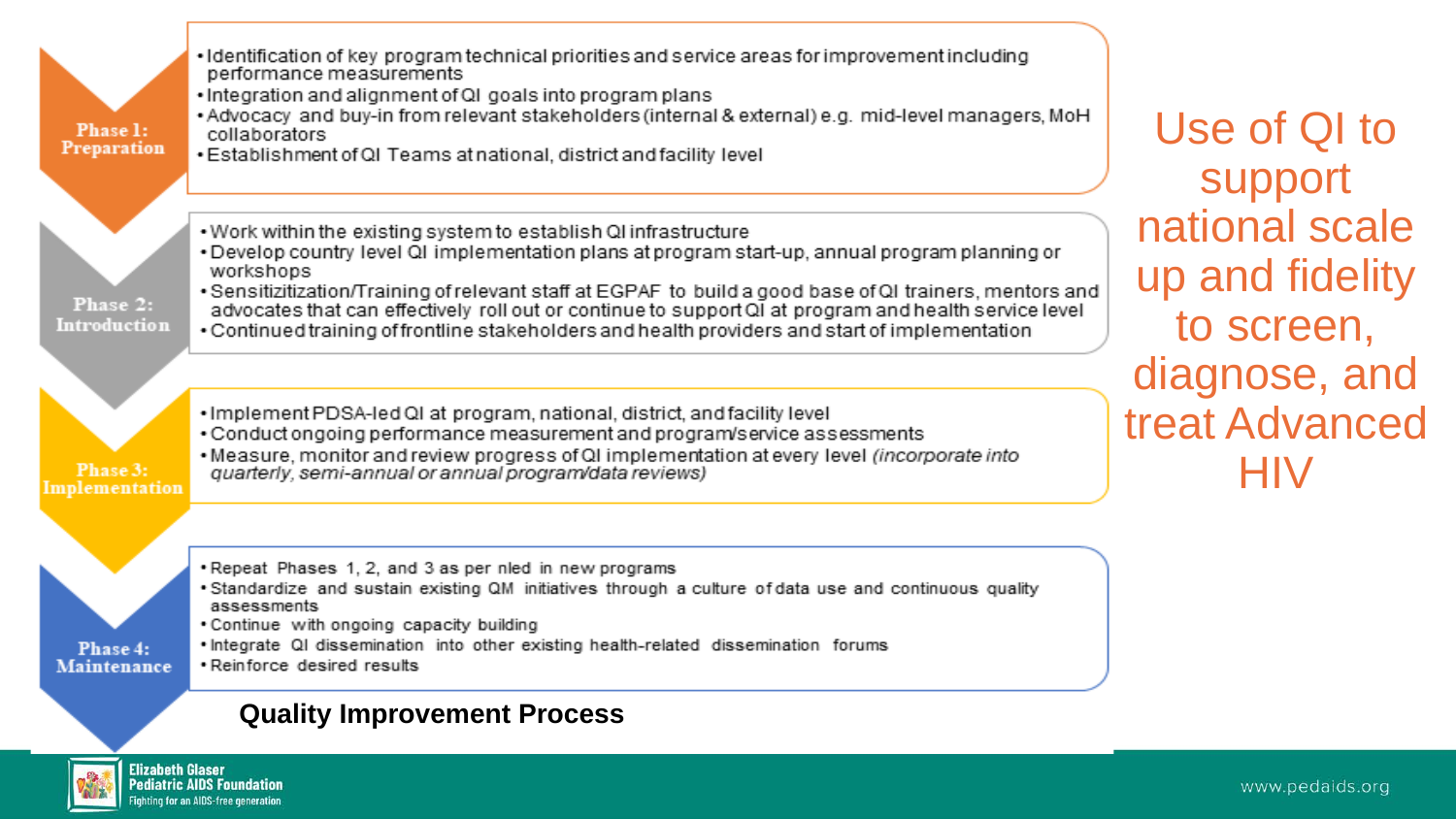#### **Use of QI to support national scale up and fidelity to screen, diagnose, and treat Advanced HIV**



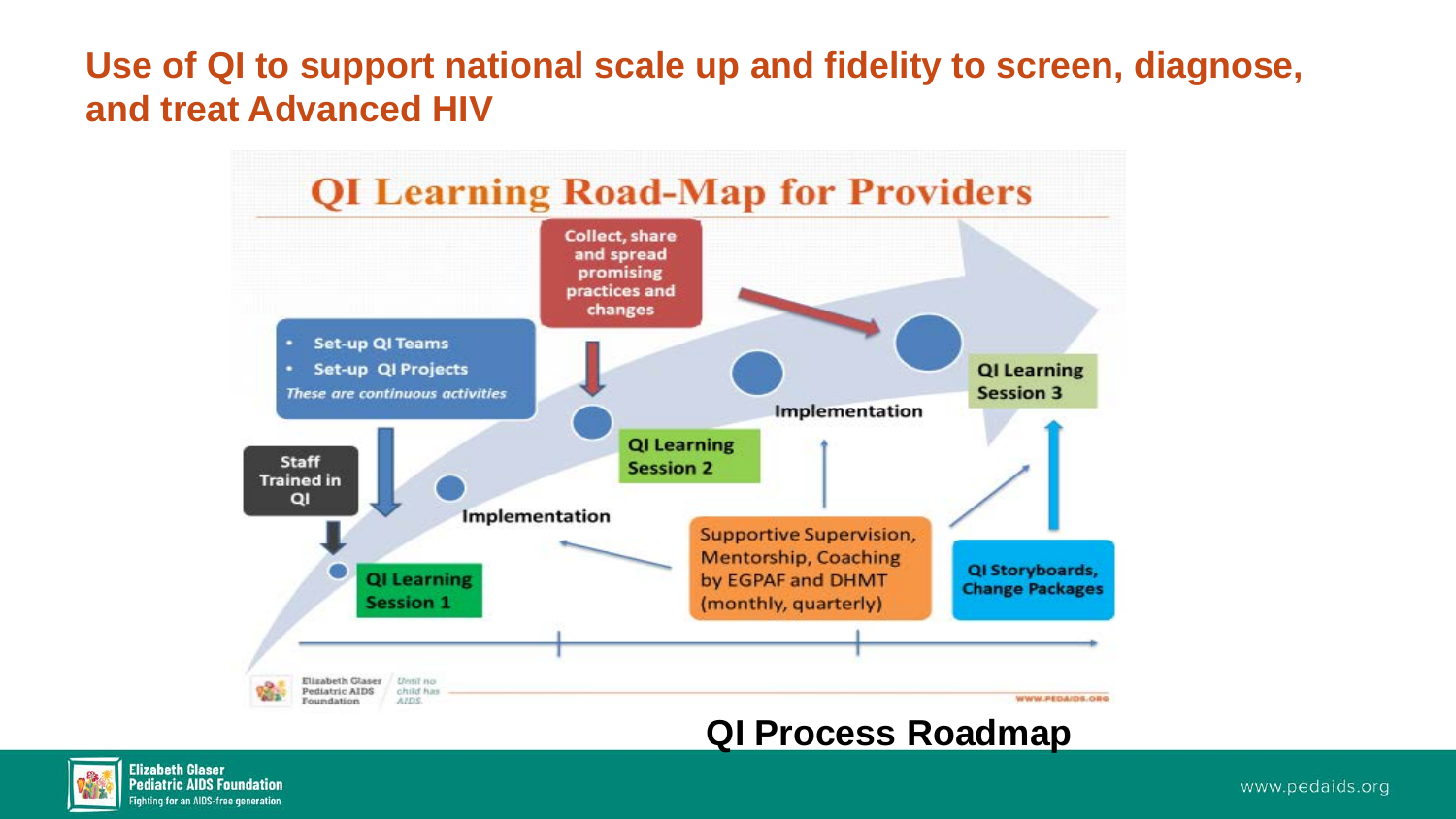# Acknowledgment

- PEPFAR
- MOH Kenya, Lesotho, Malawi, Zimbabwe and other supported countries
- CDC, USAID
- Bill & Malinda Gates
- Unitaid
- CHAI
- CDC Foundation
- EGPAF Country offices and team
- Health care providers